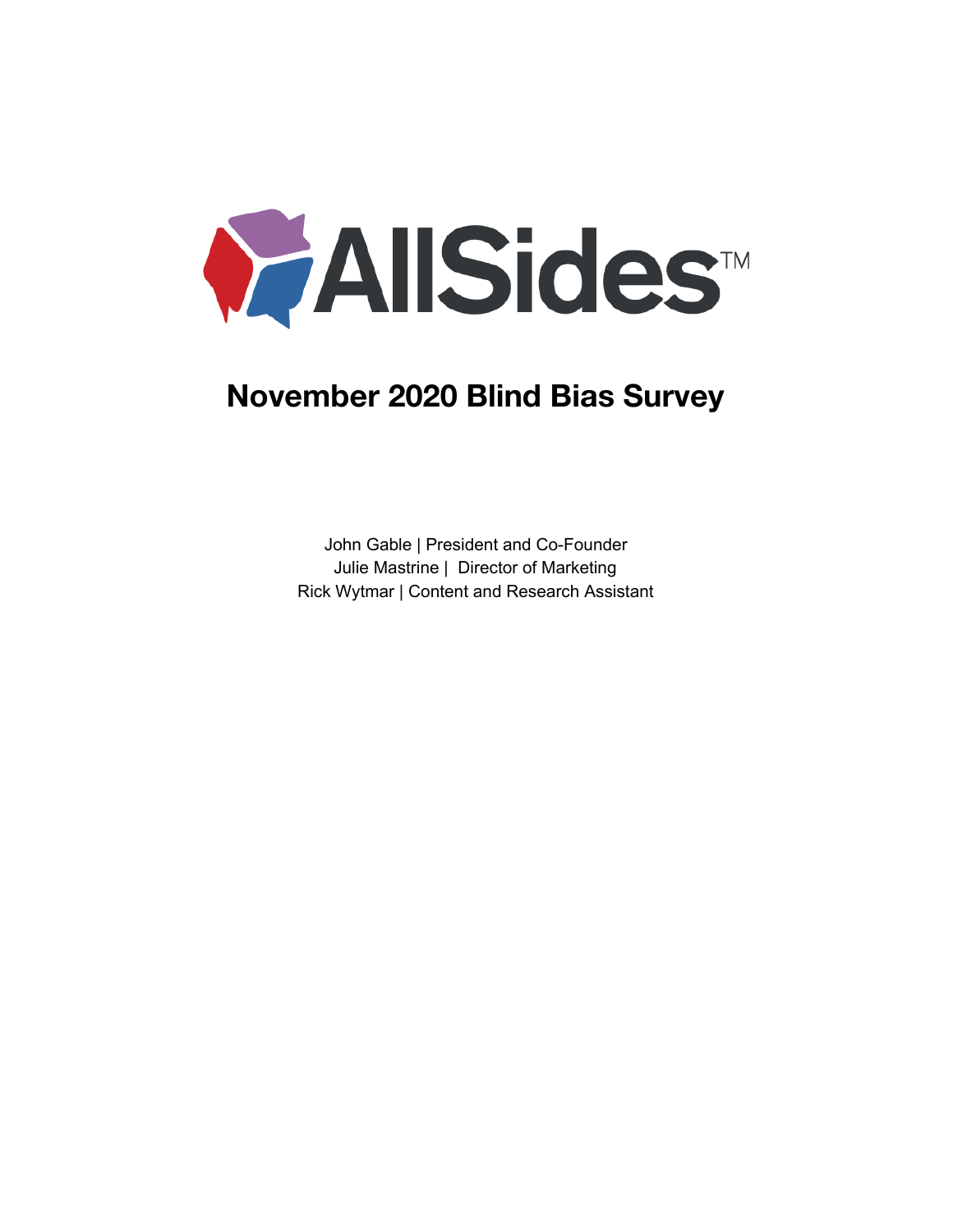# **Table of Contents**

| <b>Survey Overview</b>                                                                             | 3              |
|----------------------------------------------------------------------------------------------------|----------------|
| About AllSides Media Bias Ratings™                                                                 | 3              |
| <b>Subjectivity of Bias Ratings</b>                                                                | 3              |
| <b>About AllSides Blind Bias Surveys</b>                                                           | $\overline{4}$ |
| How AllSides Chose Which Sources to Evaluate                                                       | 5              |
| Methodology                                                                                        | 6              |
| Understanding the Personal Political Bias of Those Who Formatted and<br>Participated in the Survey | 8              |
| <b>Distribution</b>                                                                                | 9              |
| How the Survey Was Formatted                                                                       | 9              |
| Data Analysis                                                                                      | 11             |
| <b>Results and Analysis</b>                                                                        | 13             |
| <b>CNN</b>                                                                                         | 14             |
| Fox                                                                                                | 14             |
| <b>New York Post</b>                                                                               | 14             |
| Politico                                                                                           | 15             |
| <b>Reuters</b>                                                                                     | 15             |
| <b>Notes and Limitations</b>                                                                       | 16             |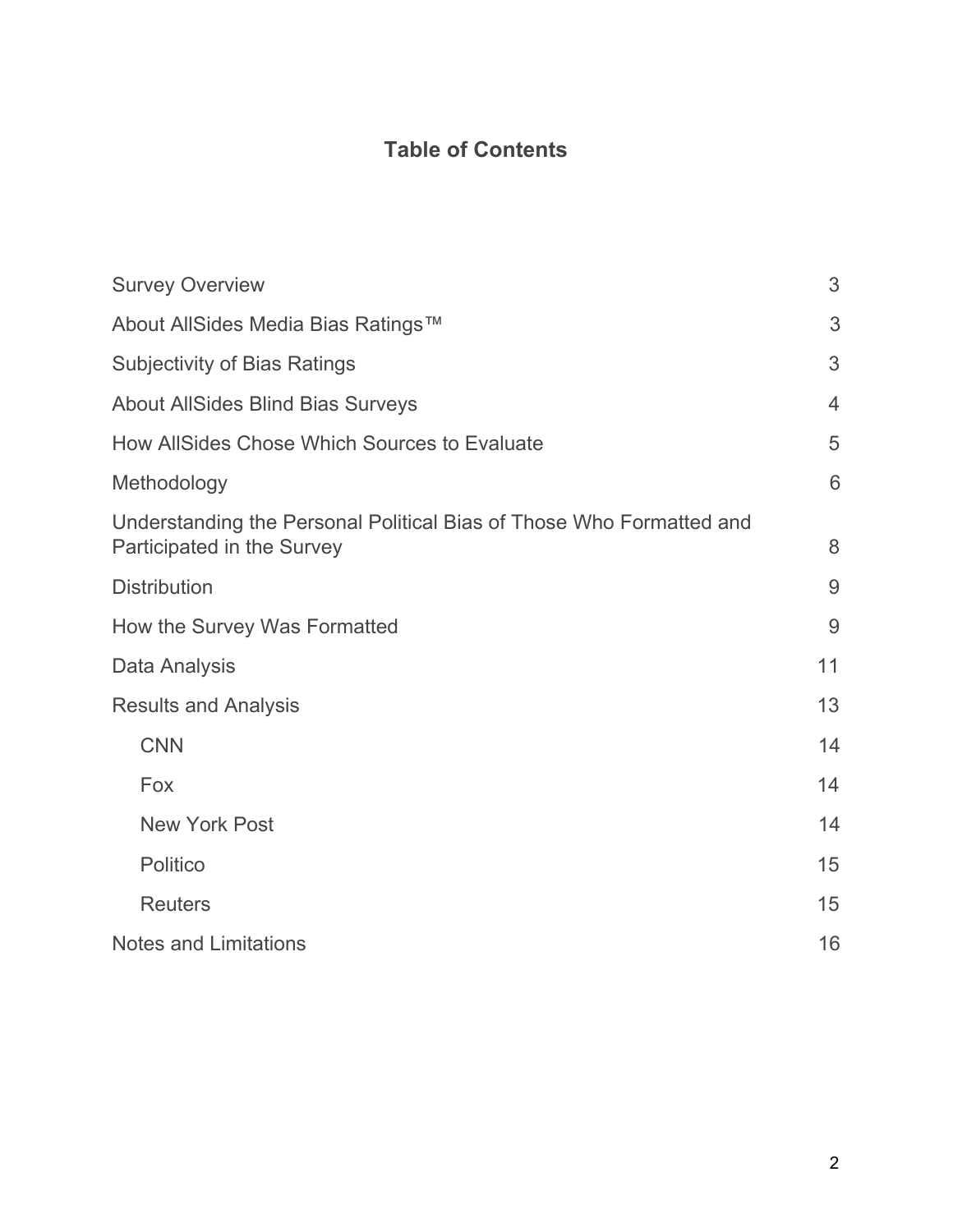### <span id="page-2-0"></span>Survey Overview

In Nov. 2020, AllSides conducted a multi-partisan blind bias survey to assess the political bias of five popular U.S. media outlets: CNN, Fox News, New York Post, Politico and Reuters.

A total of 2,285 people across the political spectrum took the survey, including 266 participants with a self-reported Left bias; 572 with a Lean Left bias; 683 with a Center bias; 616 with a Lean Right bias, and 136 with a Right bias.

**Participants assessed written, online news content** *only* **— not radio, TV, or broadcast content.** The purpose of the survey was to gather more data on news source bias and ensure that the AllSides Media Bias Ratings™ for the five news outlets reflect the average judgement of Americans. The data collected in blind bias surveys is just one of multiple methods AllSides uses to rate media bias.

# <span id="page-2-1"></span>About AllSides Media Bias Ratings™

AllSides provides over 800 media bias [ratings](https://www.allsides.com/media-bias/media-bias-ratings) of online media outlets, writers, think tanks, and other sources. We assign each source a bias rating on a 5-point scale: [Left](https://www.allsides.com/media-bias/left), [Lean](https://www.allsides.com/media-bias/left-center) Left, [Center](https://www.allsides.com/media-bias/center), Lean [Right](https://www.allsides.com/media-bias/right-center), and [Right](https://www.allsides.com/media-bias/right).



The AllSides **patented bias detection and display technology** drives what is arguably the world's most effective and up-to-date bias detection engine. It's powered by a combination of wisdom-of-the-crowd technology and statistical research and methodologies.

Our bias rating system utilizes multiple methodologies for assessing media bias, and combines them for the best possible results. On AllSides.com, we list which methods we used to arrive at the bias rating for any given source. Blind bias surveys are our most robust methodology; we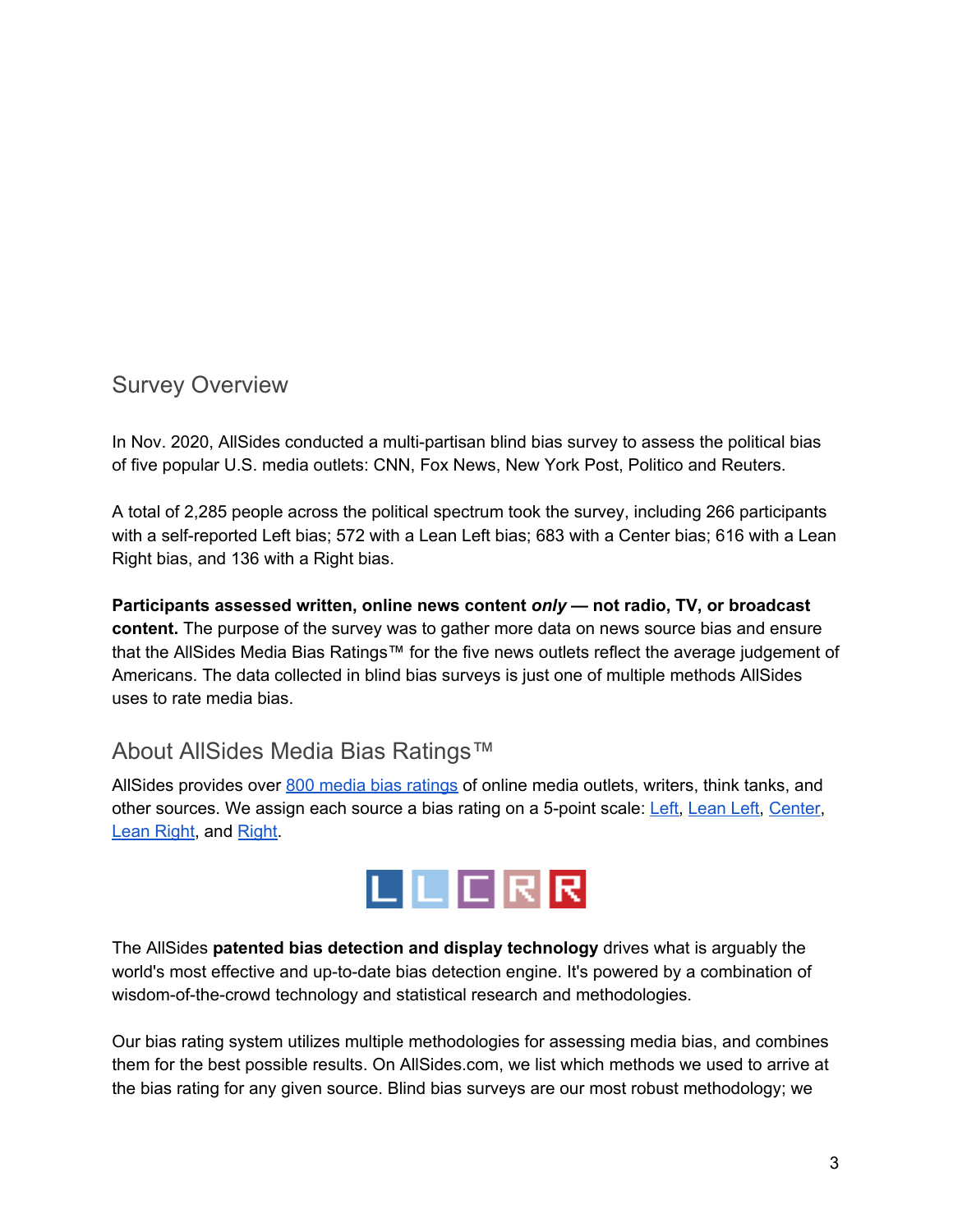also employ editorial reviews, independent reviews, and third party data. [Learn](https://www.allsides.com/media-bias/media-bias-rating-methods) about these other methods for rating bias at [AllSides.com.](https://www.allsides.com/media-bias/media-bias-rating-methods)

Our bias ratings are fluid and are subject to change over time as the bias of a source changes or as we acquire new information.

# Subjectivity of Bias Ratings

The AllSides patented media bias rating system reflects the average judgment of the American people. It is not "accurate" – bias is subjective and "in the eye of the beholder," so there is no strictly accurate measurement of political bias. What is considered a left-wing view to a right-winger may seem like a centrist view to a left-winger.

AllSides recognizes that a five-point bias rating scale (Left, Lean Left, Center, Lean Right, Right) cannot capture the multitude of nuance that makes up the landscape of political thought. Far from seeking perfection, our ratings simply serve as a "map" of bias that helps readers to get a general idea of where a media outlet may fall in the modern political landscape, thus helping them to understand which perspectives may be represented or omitted in reading that particular news outlet. Our bias ratings reflect the average judgement of the American people, who have various views and hail from all points on the political bias spectrum.

# <span id="page-3-0"></span>About AllSides Blind Bias Surveys

During an AllSides blind bias survey, participants are asked to rate the bias of online news content "blindly" — with all branding and identifying information removed.

This provides a robust bias evaluation, and is at the core of the patented AllSides Bias Rating™ methodology.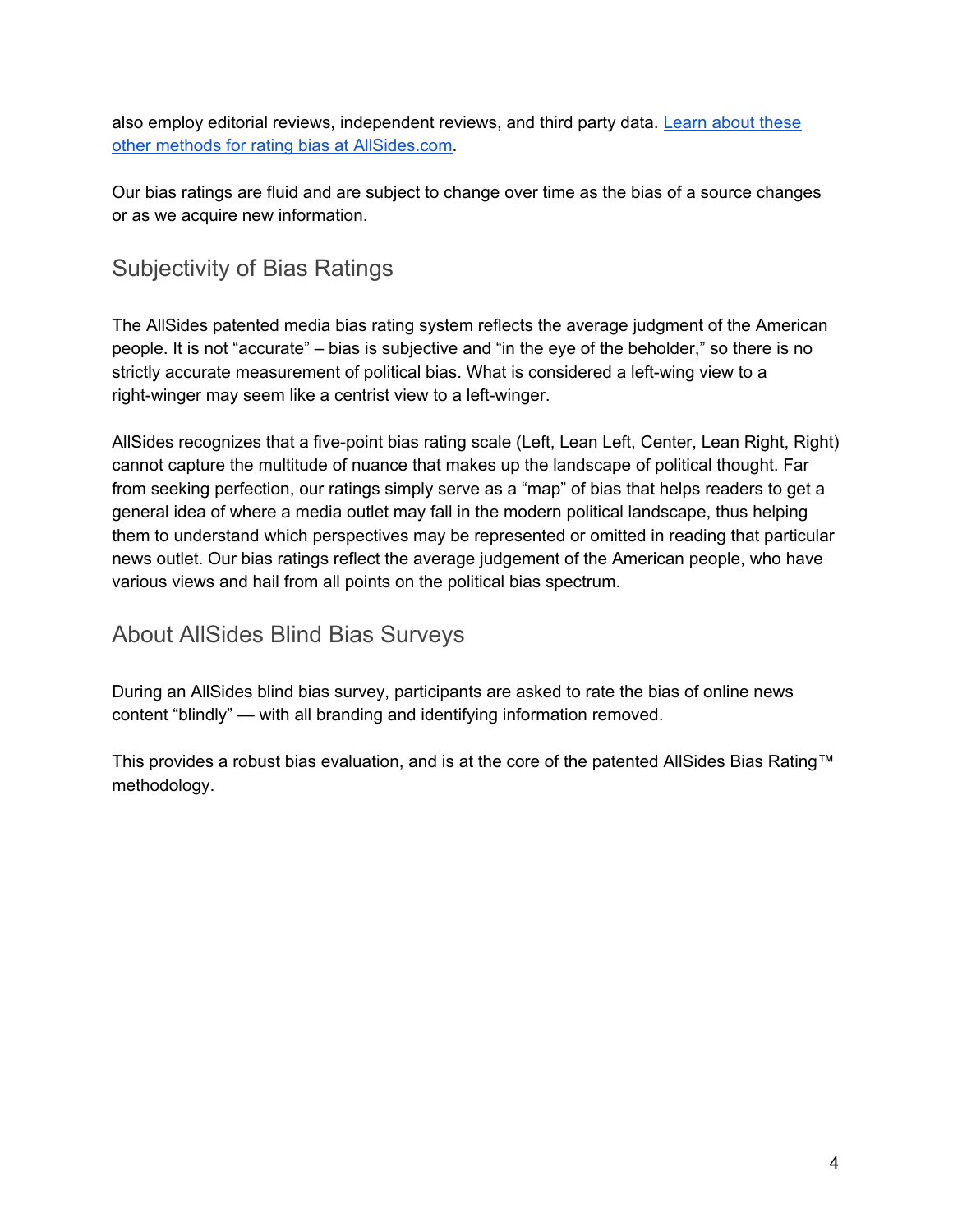

<span id="page-4-0"></span>How AllSides Chose Which Sources to Evaluate

The Nov. 2020 blind bias survey collected responses on content from the following media outlets:

- CNN (online news only) Rated by AllSides as **Lean Left** as of December 2020
- Fox News (online news only) Rated **Lean Right** as of December 2020
- New York Post Rated **Lean Right** as of December 2020
- Politico Rated **Lean Left** as of December 2020
- Reuters Rated **Center** as of December 2020

AllSides chose these outlets to assess based on multiple factors, including one or a combination of the following: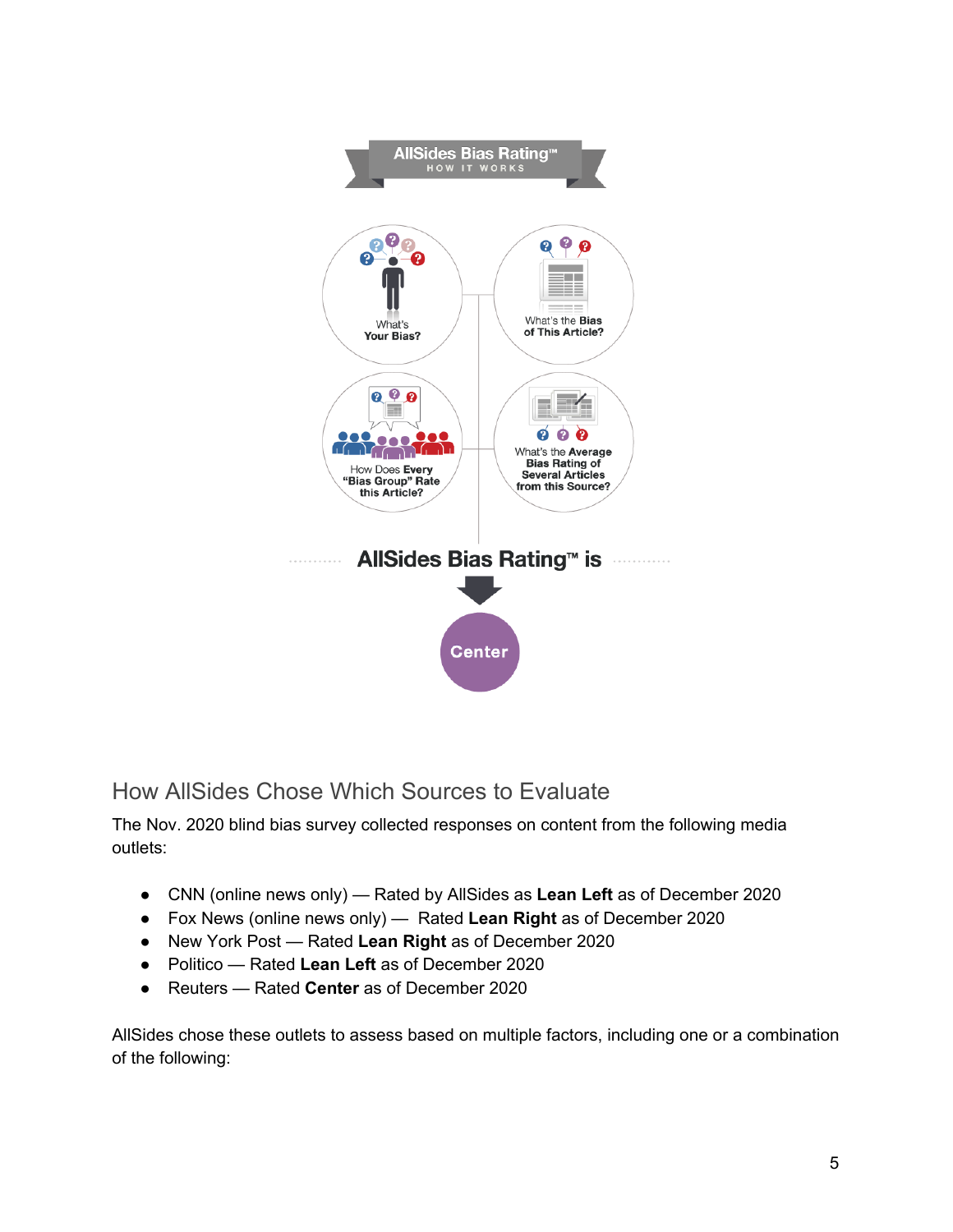**Community feedback from readers.** Visitors to the AllSides website are invited to indicate whether they agree or disagree with our media bias ratings. Community feedback does not determine AllSides Media Bias Ratings™, but can trigger a deeper review. Some outlets were chosen because a significant portion of readers indicated they disagreed with our bias rating for that outlet.

**Traffic to the source page from search engines.** AllSides used Google Analytics to determine which sources pages receive the most traffic from search engines.

**Existing data.** AllSides took into consideration whether or not the outlet had been subject to other AllSides media bias rating methodologies, such as past blind bias surveys, editorial reviews, independent reviews, or third party data.

AllSides chose **Fox News and CNN** because they are both major news outlets that AllSides had not done a Blind Bias survey since [2017](https://www.allsides.com/news-source/fox-news-media-bias#2017Rating) and [2018](https://www.allsides.com/news-source/cnn-media-bias#March2018) respectively.

AllSides chose **The New York Post** for evaluation in part because our source page on AllSides.com had received a high amount of traffic from Google, and we want to ensure we have robust data to provide for visitors.

AllSides chose **Politico** for evaluation because we needed more data on this source, and users voted that Politico was in between Center and Lean Left.

AllSides chose **Reuters** because some users that voted on our website were in disagreement with our current bias rating of Center, and we needed more data on this wire source.

### <span id="page-5-0"></span>Methodology

Content added to the survey was stripped of any clear indications of brand, source, author, etc. No logos, reporter names, or other signals of where the content originated from were included. This ensured that the reader was "blind" to the content's origins.

#### **Anchor Outlets**

AllSides chose three articles covering the same topic from three "anchor" outlets — Wall Street Journal (Center bias), Huffington Post (Left bias) and Breitbart (Right bias) to present at the very beginning of the survey. AllSides chose content from these outlets because we are very confident in their bias ratings.

Because bias is subjective, the inclusion of content from "anchor outlets" was meant to "anchor" participants to a general idea about the range of bias that appears in media from left to right, and to provide them with a baseline of a Left, Center, and Right bias rating in American media.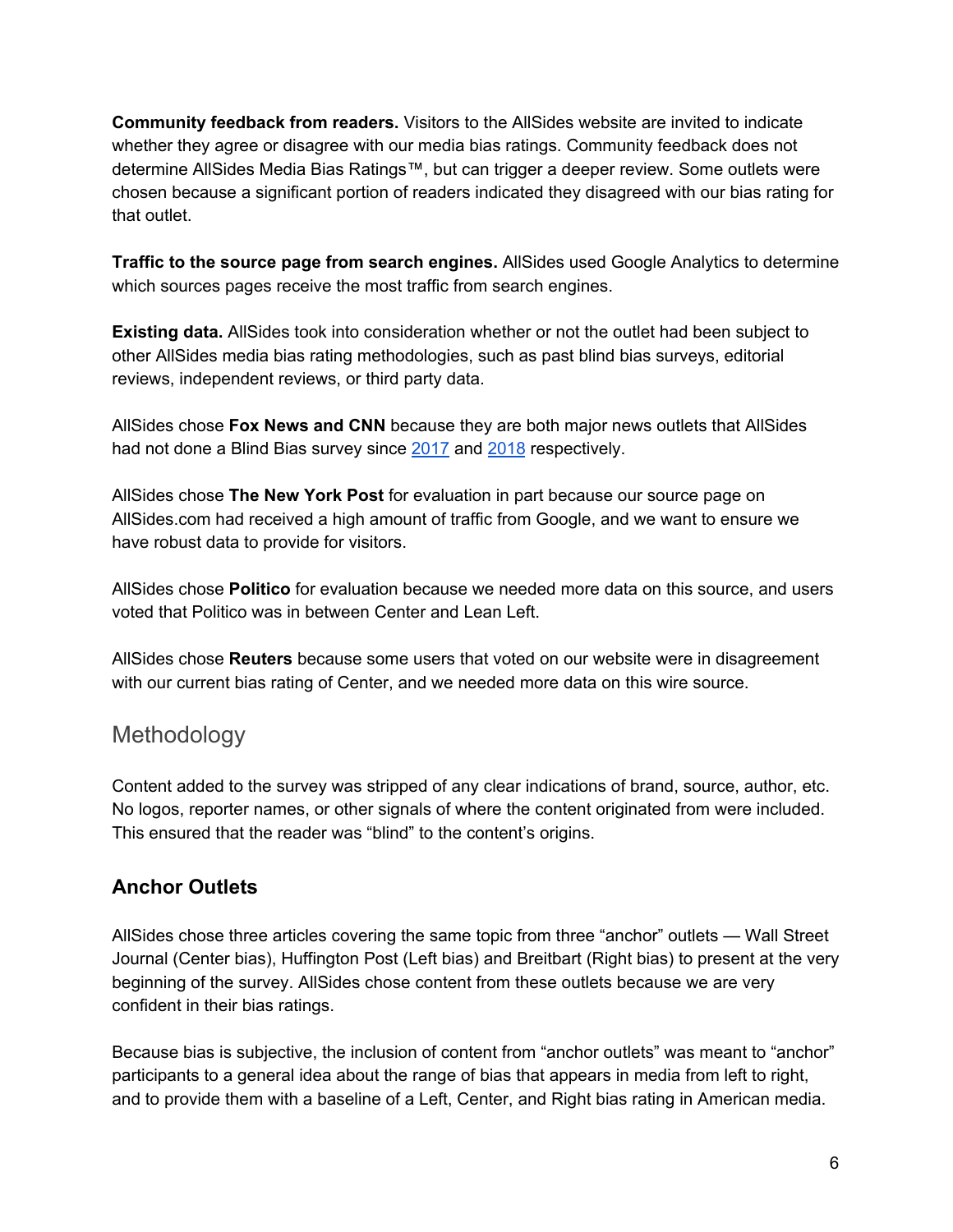Because bias is subjective and contextual, providing anchor outlets helps readers to get a sense of the extremes of bias before rating content.

AllSides acknowledges that this system is not bulletproof, as bias is still ultimately subjective and there may be people who disagree that WSJ, HuffPost, and Breitbart are Center, Left and Right, respectively. However, we are confident that these three outlets are good representations of Left, Center, and Right political bias in the U.S.

### **Selecting Content to Measure Bias**

AllSides selected content in two ways: 1.) collecting *the top 5 headlines most prominently displayed on the website on two different days at the same time of day*, and 2.) collecting *one article each of the top stories the outlet most prominently displayed around two major national news stories, on two different days at the same time of day.*

### **Selecting Top Headlines**

AllSides collected the top five headlines on each outlet's homepage on two different days, at the same time of day.

AllSides pulled headlines from each outlet on two separate occasions. The first pull was done between 2:45 and 2:55 p.m. ET on November 19, 2020; the second was done between 1:30 and 1:40 p.m. ET on November 20, 2020.

### **Selecting Coverage of Major Ongoing Stories**

AllSides also took into account how each outlet displayed bias in its coverage of two major, ongoing news stories: **Biden picking his first cabinet members** and **the GSA notifying the Biden team that they could start the transition process.**

Top headlines on the Biden cabinet picks were pulled from each outlet between 2:45 and 2:55 p.m. ET on November 19, 2020; top headlines on GSA notifying the Biden team were pulled between 1:30 and 1:40 p.m. ET on November 20, 2020.

In addition to the headline, AllSides included the first 50 to 100 words of each article in the survey for respondents to evaluate for bias.

Content was pulled from the homepages of each site, except for The New York Post. For this outlet, we pulled content not from the homepage but from nypost.com/news, which features more political news than New York Post's homepage, which often includes entertainment, local crime, celebrity-related news and other tabloid-style content.

### **Minimizing Subjectivity**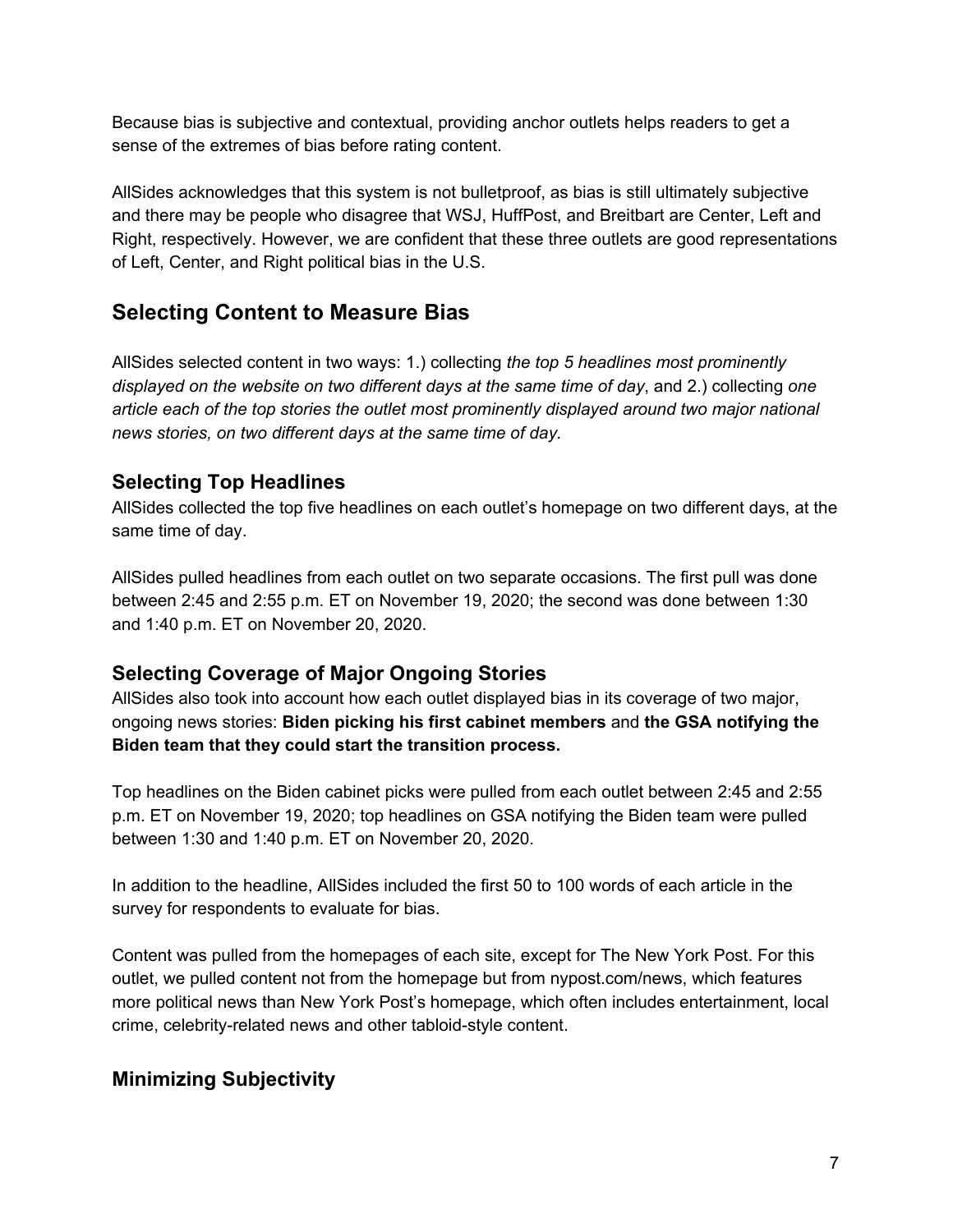Each media outlet formats its homepage differently, and determining which stories are "most prominently" displayed is somewhat subjective. In order to determine "prominence" of a story on a homepage, AllSides took into consideration **photo size, headline font size, and whether or not the story was in the center of the display screen**. Stories that had very large headline fonts and photos and were displayed in the middle or at the top of the page were considered to be "most prominent."

Top headlines were selected either because they were *the five most prominent stories on the outlet's homepage at the selected time*, or *the five top stories specifically labeled in an outlet's "Top Stories" section at the selected time*.

The content pulled to reflect coverage of major ongoing stories was *the most prominent story an outlet displayed on the chosen topic at the selected time.*

AllSides retained screenshots of each site's homepage on the days and times the content was pulled; anyone interested in obtaining them can [contact](mailto:admin@allsides.com) us.

<span id="page-7-0"></span>Understanding the Personal Political Bias of Those Who Formatted and Participated in the Survey

Content was gathered by two AllSides team members who have a Lean Left and Lean Right bias. Having people with two different political biases pull the content provided a check and ensured it was done objectively.

Each survey participant was asked to self-determine their bias using the [AllSides](https://www.allsides.com/rate-own-bias) Rate Your [Bias](https://www.allsides.com/rate-own-bias) tool and report their results in the survey. **A total of 2,285 people took the survey — 266 participants with a self-reported Left bias; 572 with a Lean Left bias; 679 with a Center bias; 615 with a Lean Right bias, and 136 with a Right bias.**

Note that when examining the results, each group was viewed independently and then the data was normalized. In other words, in normalization, the overall results of all participants with a Left bias were given the same weight as the results from those with a Right bias (which had fewer participants overall) and from those with a Center bias (which had more participants overall). Each group had an equal impact on the survey results.

Using the tool, participants self-rate their bias on social issues, economic issues, foreign policy, the environment, healthcare, education, social security, and welfare. Users are asked to say whether they believe their views are left, lean left, center, lean right, or right on these issues. They are also asked to rate the importance of these issues to them personally, in order for AllSides to generate an overall bias rating for the individual.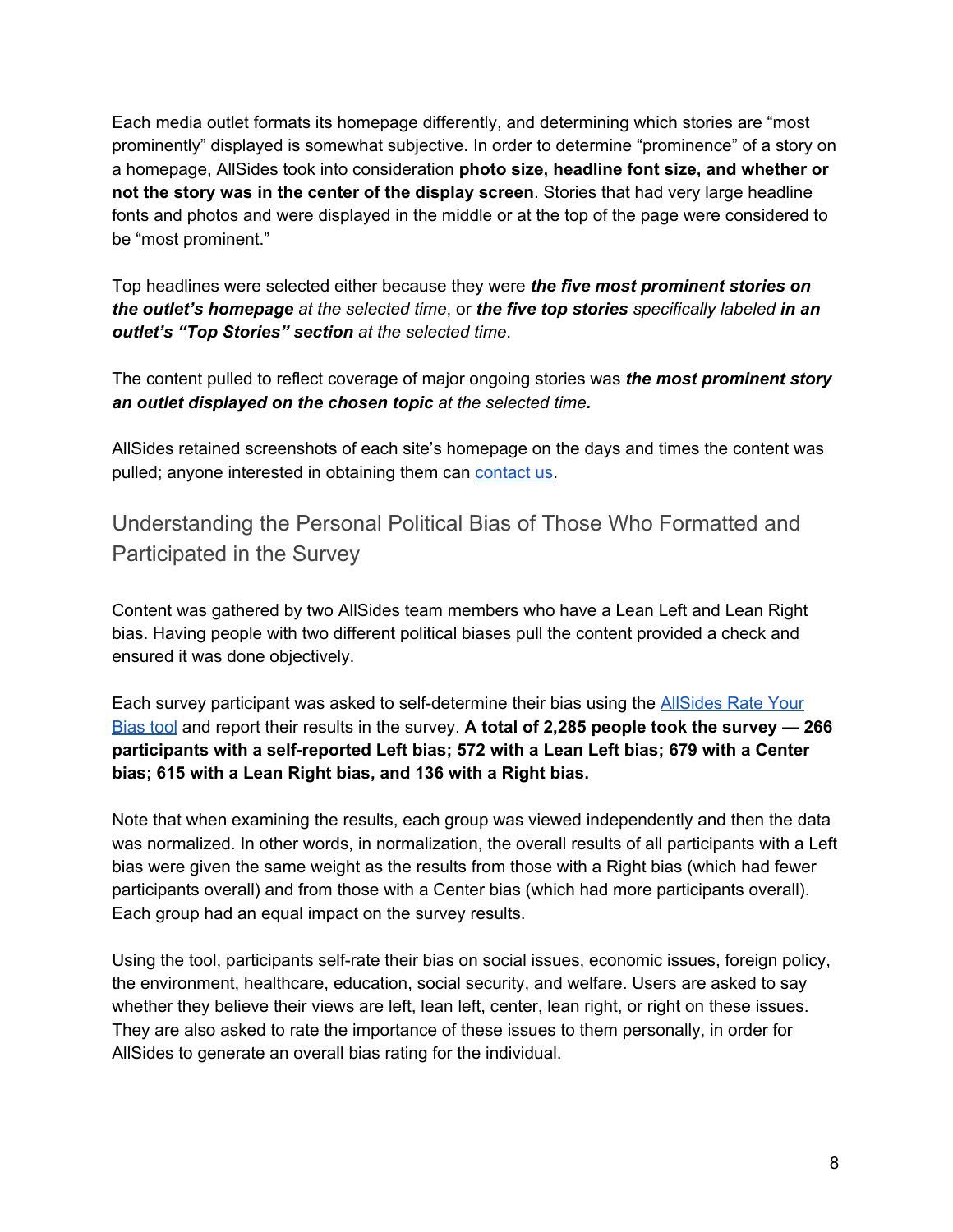The Rate Your Bias tool does not purport to be definitive, and AllSides acknowledges that political thought is complex and does not fit neatly into boxes of left, center, and right. It is also important to remember that ideas often "change sides" in the political landscape. For example, in the past, those on the left openly supported stricter immigration control to curb job competition for native blue-collar workers; now, those on the left are more likely to support open borders or more liberal immigration policies, while conservatives are more likely to support stricter immigration control (however, this is not monolithic: some conservatives do support liberal immigration policies and vice versa).

When people use this tool, they are able to provide an indication of *where they perceive their own views to fall on the political spectrum.* Because bias is "in the eye of the beholder," many people approach news articles with their own bias in mind. For example, someone who believes themselves to be Lean Left on many issues likely filters news articles through the lens of that bias. For this reason, while not perfect nor "accurate," the self-rated bias of AllSides team members and survey participants is a key aspect of our blind bias survey and overall rating system, because it helps us to identify media bias as Americans perceive it.

### <span id="page-8-0"></span>**Distribution**

AllSides distributed the survey sign-up link on our website, to our newsletter subscribers, and on our social media platforms — Twitter, Facebook, and Instagram — between the days of December 9th and 14th, 2020.

### How the Survey Was Formatted

Participants were asked to disclose their age, gender, Rate [Your](https://www.allsides.com/rate-own-bias) Bias result, state or country of residence, and whether or not they live in a rural, urban or suburban area.

Participants were then provided a headline and the first 50-100 words of the three articles taken from the "anchor outlets" — The Wall Street Journal (Center), HuffPost (Left), and Breitbart (Right). They were told the following:

#### *"Below are headlines from 5 major online media outlets in the U.S.*

*Please indicate whether you think the bias of the headline and content are from a media outlet with a left, lean left, center, lean right, or right political bias. There are no "correct" answers — AllSides is interested in what you perceive the bias of the media outlet to be."*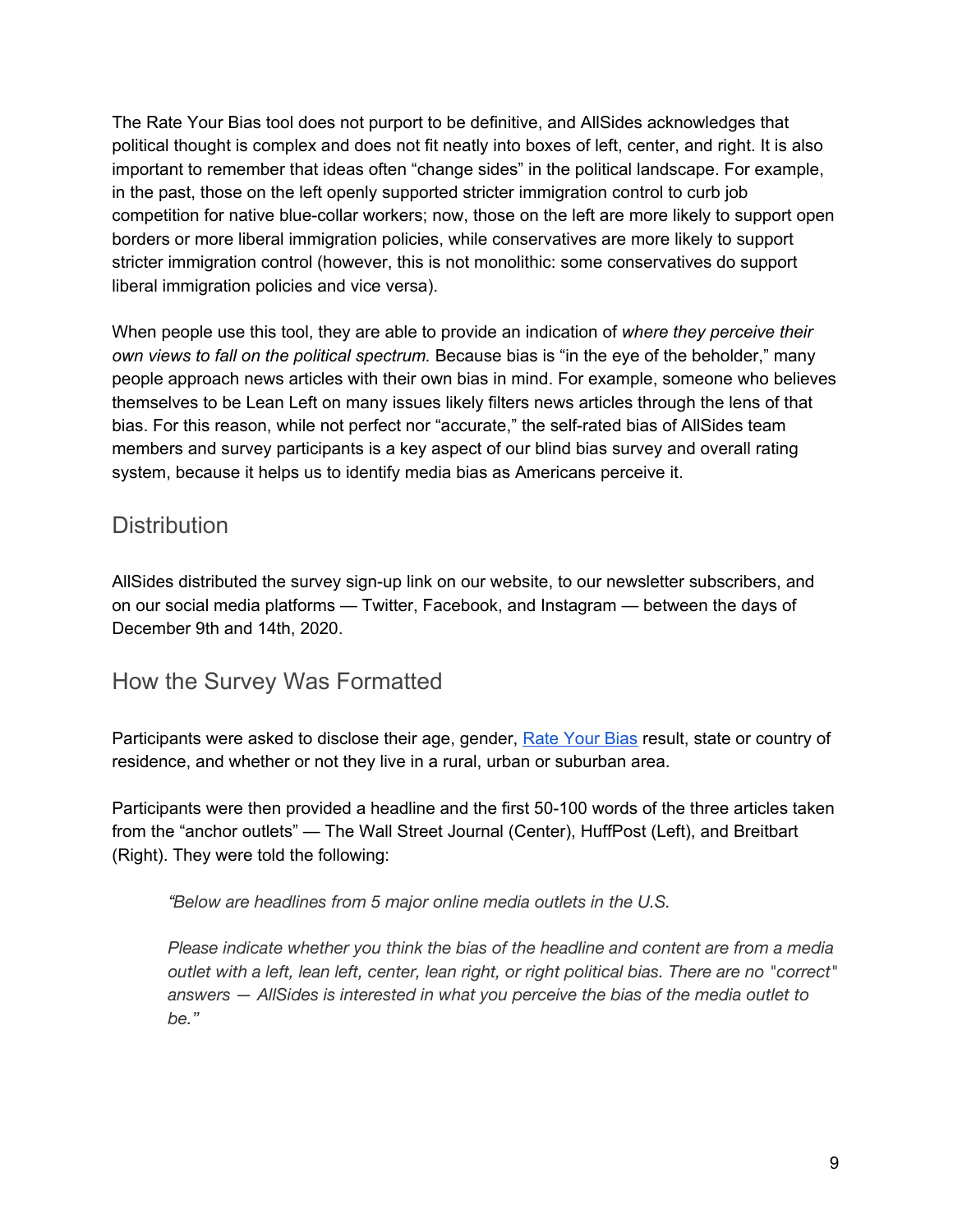Participants were then presented with eight pages of survey content (each page displaying all the content for a given media outlet) and were asked to give an overall bias rating for the content. For example, the survey question with the CNN content looked like this:

Please indicate what you believe *the overall bias of the media outlet to be* based on the headlines and content.

#### **Headlines Day 1:**

*Trump courts Michigan GOP leaders in bid to overturn election result*

*Americans should not travel for Thanksgiving, CDC says*

*Ex-Federal Reserve Chairman Alan Greenspan: I've never seen anything like this*

*Trump baselessly claims Georgia will 'flip Republican'*

*A gym trainer exposed 50 athletes, but no one else got sick because of a ventilation redesign*

#### **Headlines Day 2:**

*How Trump is sabotaging Biden -- and America*

*Conversations underway about inviting Pennsylvania lawmakers to the White House*

*Florida Republican senator says he has Covid-19*

*Europe averted a Covid-19 collapse -- here's what the US could learn*

*A 15-year-old Kentucky girl beat cancer last summer. She died of Covid-19 this month*

#### **Story 1**

#### **Biden picks first woman and first Latino for key national security roles**

President-elect Joe Biden on Monday unveiled a slate of top foreign policy and national security picks, including the first woman to lead the US intelligence community and first Latino to helm the Department of Homeland Security.

Cuban-born Alejandro Mayorkas, a former deputy secretary of DHS who Biden has nominated to lead the department, will be tasked with rebuilding an agency that carried out some of the most draconian measures associated with President Donald Trump's hardline immigration policy, including family separations at the US-Mexico border.

**Story 2**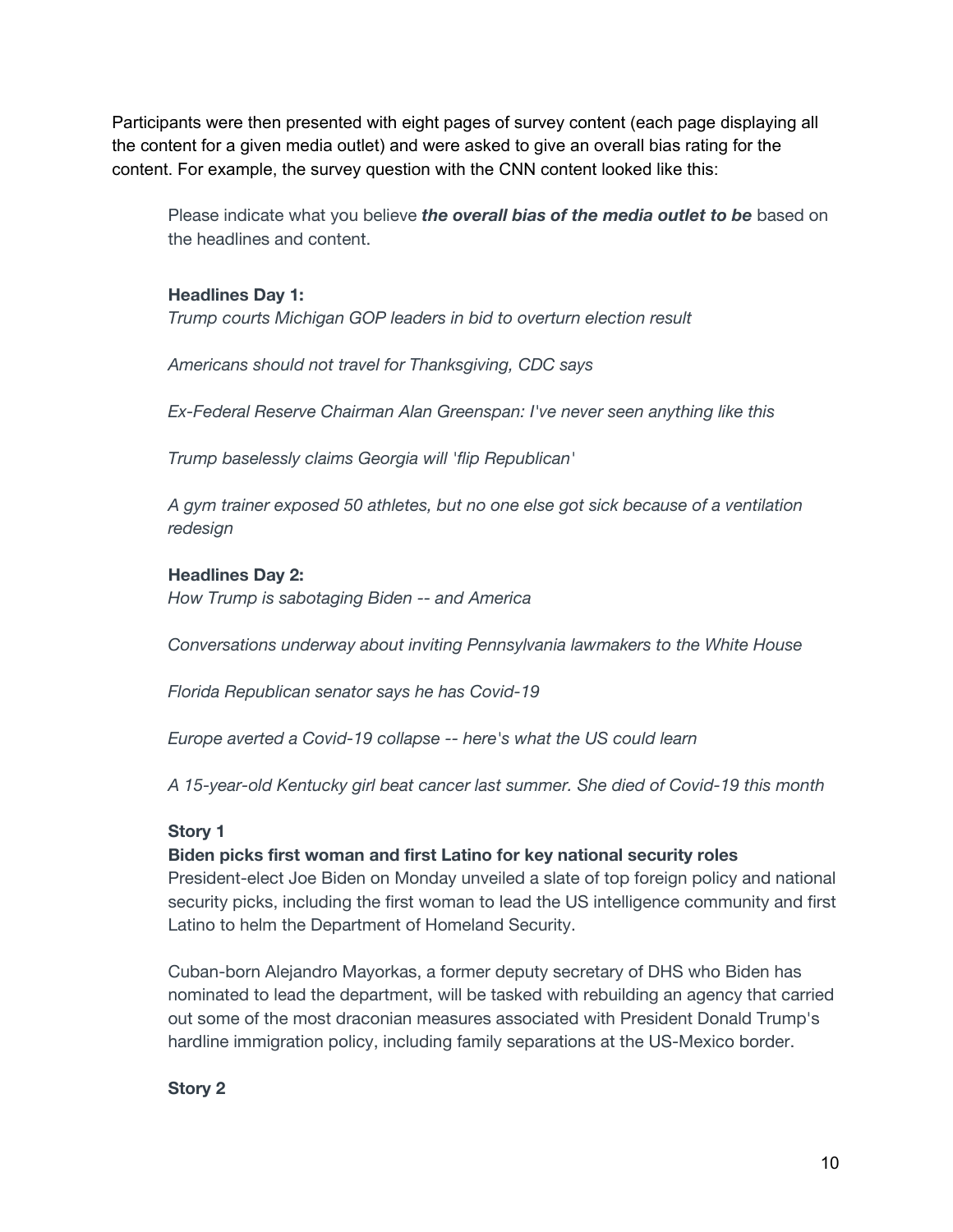**Key government agency acknowledges Biden's win and begins formal transition** The General Services Administration has informed President-elect Joe Biden that the Trump administration is ready to begin the formal transition process, according to a letter from Administrator Emily Murphy sent Monday afternoon and obtained by [this news outlet].

The letter is the first step the administration has taken to acknowledge President Donald Trump's defeat, more than two weeks after Biden was declared the winner in the election.

Participants were then presented with a multiple choice answer and the five options of Left, Lean Left, Center, Lean Right, and Right.

## <span id="page-10-0"></span>Data Analysis

AllSides counted how many people with each self-proclaimed personal bias rating rated the content from each outlet as Left, Lean Left, Center, Lean Right or Right. For example, we found that of the 185 people who describe themselves as on the Left and provided a rating for Reuters, 84 rated content from Reuters as Center, 76 rated the content as Lean Left, 14 as Left, and so on.

AllSides then assigned a numeric scale to represent each Left-to-Right bias rating, both as part of a bell curve and as a flat curve, and assigned each of those numeric scales a number. The ranges were:

**Bell Curve Range**: 0 - 1.5 Left, 1.5 - 2.75 Lean Left, 2.75 - 3.25 Center, 3.25 - 4.5 Lean Right, 4.5 - 6 Right

**Flat Range**: 0 - 1.2 Left, 1.2 - 2.4 Lean Left, 2.4 - 3.6 Center, 3.6 - 4.8 Lean Right, 4.8 - 6 Right

| <b>Bias</b>        | Left      | Lean Left    | <b>Center</b> | <b>Lean Right</b> | <b>Right</b> |
|--------------------|-----------|--------------|---------------|-------------------|--------------|
| Range : Bell Curve | $0 - 1.5$ | $1.5 - 2.75$ | $2.75 - 3.25$ | $3.25 - 4.5$      | $4.5 - 6$    |
| <b>Range: Flat</b> | $0 - 1.2$ | $1.2 - 2.4$  | $2.4 - 3.6$   | $3.6 - 4.8$       | $4.8 - 6$    |
| #                  |           | 1.5          |               | 4.5               |              |

0 Left, 1.5 Lean Left, 3 Center, 4 Lean Right, 6 Right

Using these numbers, AllSides then calculated an average for each group of results from users across the spectrum.

In the example below, people's self-proclaimed biases are on the X-axis (columns B - F) and their responses — what they believed the bias of the media outlet to be — are on the Y-axis (rows 64 - 68). So, cell B83 indicates 84 people who self-reported a personal political bias of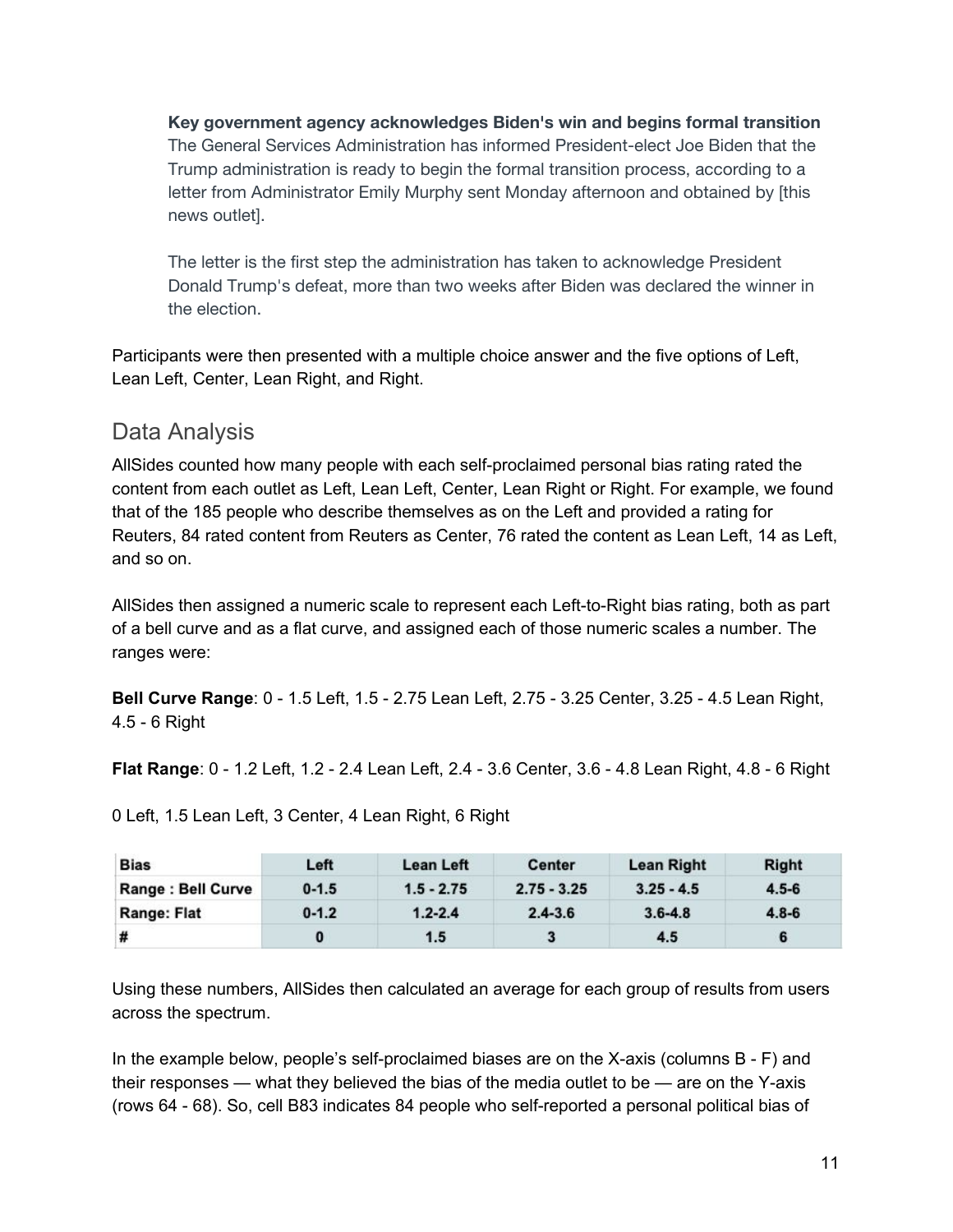Left said they believe Reuters' bias is Center; C83 indicates 158 people who Lean Left believe AP's bias is Center; D83 indicates 157 people in the Center said they believe AP's media bias is Center; and so forth.

|                | A                      | B                    | C            | D.            | E                 | F            | G            |
|----------------|------------------------|----------------------|--------------|---------------|-------------------|--------------|--------------|
| $\mathbf{1}$   |                        | <b>People's Bias</b> |              |               |                   |              |              |
| $\overline{2}$ | <b>Responses</b>       | Left                 | Lean Left    | Center        | <b>Lean Right</b> | <b>Right</b> |              |
| 3              | Range : Bell Curve     | $0 - 1.5$            | $1.5 - 2.75$ | $2.75 - 3.25$ | $3.25 - 4.5$      | $4.5 - 6$    |              |
| $\overline{4}$ | Range: Flat            | $0 - 1.2$            | $1.2 - 2.4$  | $2.4 - 3.6$   | $3.6 - 4.8$       | $4.8 - 6$    | <b>TOTAL</b> |
| 80             | <b>Reuters</b>         | Left                 | Lean Left    | Center        | <b>Lean Right</b> | <b>Right</b> |              |
| 81             | - Left                 | 14                   | 50           | 102           | 123               | 34           | 323          |
| 82             | - Lean Left            | 76                   | 160          | 195           | 167               | 36           | 634          |
| 83             | - Center               | 84                   | 158          | 157           | 113               | 18           | 530          |
| 84             | - Lean Right           | 10                   | 20           | 20            | 29                | 3            | 82           |
| 85             | - Right                |                      | 4            | 5             | 6                 | 5            | 21           |
| 86             | <b>Total Responses</b> | 185                  | 392          | 479           | 438               | 96           | 1590         |
| 87             | Average                | 2.25                 | 2.11         | 1.84          | 1.73              | 1.58         | 1.90         |
|                |                        |                      |              |               |                   |              |              |

AllSides then took the average of these responses, using 0, 1.5, 3, 4.5 and 6 as a proxy to represent each bias rating from Left to Right, to calculate the numbers in row 87. For example, the following equation computed the result in cell B87:

 $((B81*0)+(B82*1.5)+(B83*3)+(B84*4.5)+(B85*6))/(\text{sum}(B81:B85))$ 

These averages were then compared against the bell curve and flat range numbers in rows 3 and 4 to determine what bias, on average, people on the Left believed Reuters to have (cell B87 = 2.25, which amounts to a Lean Left bias), or people who Lean Left (cell C87 = 2.11, which amounts to a Lean Left bias), or people who are in the Center (cell D87 = 1.84, which amounts to a Lean Left bias), and so forth.

We then took an average of these individual averages to arrive at a final number in cell G87. This final average was compared against the bell curve and flat curve ranges to arrive at a final bias rating for the media outlet. In this case, 1.9 places Reuters as Lean Left on the flat curve ranges and Lean Left on the bell curve.

### **Conclusions**

Upon calculating a flat average for all media outlets, AllSides determined the following:

| <b>Outlet</b> | Rating      | <b>Average Bell Curve/Flat</b><br><b>Curve Analysis</b> | <b>Notes</b>                                                                             |
|---------------|-------------|---------------------------------------------------------|------------------------------------------------------------------------------------------|
|               |             |                                                         | <b>Current Rating: Lean Left. Survey: Left</b><br><b>Editorial Review: Move to Left.</b> |
| <b>CNN</b>    | $1.11$ Left |                                                         |                                                                                          |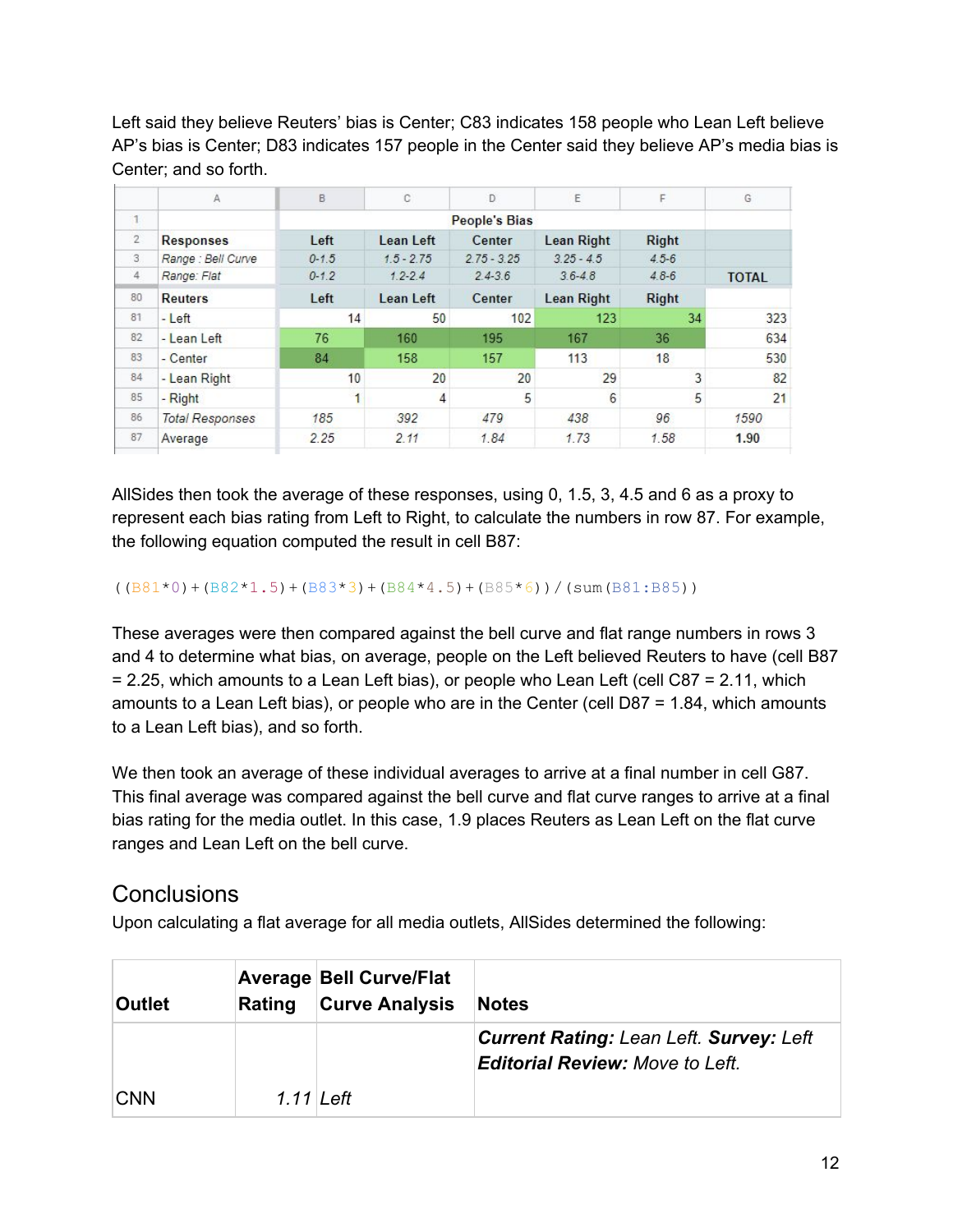|                  |                          | <b>Current Rating: Lean Right. Survey: Lean</b><br>Right Editorial Review: Keep Lean Right.                                                                  |
|------------------|--------------------------|--------------------------------------------------------------------------------------------------------------------------------------------------------------|
| <b>Fox News</b>  | 3.62 Lean Right          |                                                                                                                                                              |
| New York<br>Post | Lean<br>3.3 Right/Center | <b>Current Rating: Lean Right. Survey:</b><br>between Center and Lean Right Editorial<br><b>Review:</b> Keep Lean Right (opinion section<br>is rated Right). |
| Politico         | 1.87 Lean Left           | <b>Current Rating: Lean Left. Survey: Lean</b><br>Left <b>Editorial Review:</b> Keep Lean Left.                                                              |
| <b>Reuters</b>   | 1.90 Lean Left           | <b>Current Rating: Center. Survey: Lean</b><br>Left Editorial Review: Keep Center, do<br>more review in the near future.                                     |

### Results and Analysis

The results led us to change the AllSides Media Bias Rating™ for [CNN](https://www.allsides.com/news-source/cnn-media-bias) from Lean Left to Left, affirmed our ratings for **Fox [News](https://www.allsides.com/news-source/fox-news-media-bias)** (Lean Right) and **[Politico](https://www.allsides.com/news-source/politico-media-bias)** (Lean Left), and raised questions about our ratings for [Reuters](https://www.allsides.com/news-source/reuters) (rated by AllSides as Center, though survey results came out as a clear Lean Left) and The New [York](https://www.allsides.com/news-source/new-york-post) Post (rated Lean Right by AllSides, though survey results put it between Center and Lean Right). The survey triggered **Editorial [Reviews](https://www.allsides.com/media-bias/media-bias-rating-methods/editorial-reviews)** for New [York](https://www.allsides.com/news-source/new-york-post#Jan2021) [Post](https://www.allsides.com/news-source/new-york-post#Jan2021) and [Reuters.](https://www.allsides.com/news-source/reuters#Jan2021) We decided to keep the Lean Right rating for the New York Post and the Center rating for Reuters.

#### **Read a [summary](https://www.allsides.com/blog/updated-media-bias-ratings-cnn-fox-news-new-york-post-politico-reuters) of all the blind bias survey results here.**

Note that blind surveys do have limitations and they alone do not determine our ratings, because these surveys ask respondents to assess a relatively small snapshot of the source's content in time. The surveys don't include photos, content published over a long period of time, or other elements. Therefore, we also use other [methods](https://www.allsides.com/media-bias/media-bias-rating-methods) to arrive at a final bias rating, such as Editorial Reviews, third party data and independent reviews. (Read more about the [AllSides](https://www.allsides.com/media-bias/media-bias-rating-methods/editorial-reviews) [Editorial](https://www.allsides.com/media-bias/media-bias-rating-methods/editorial-reviews) Review process here.)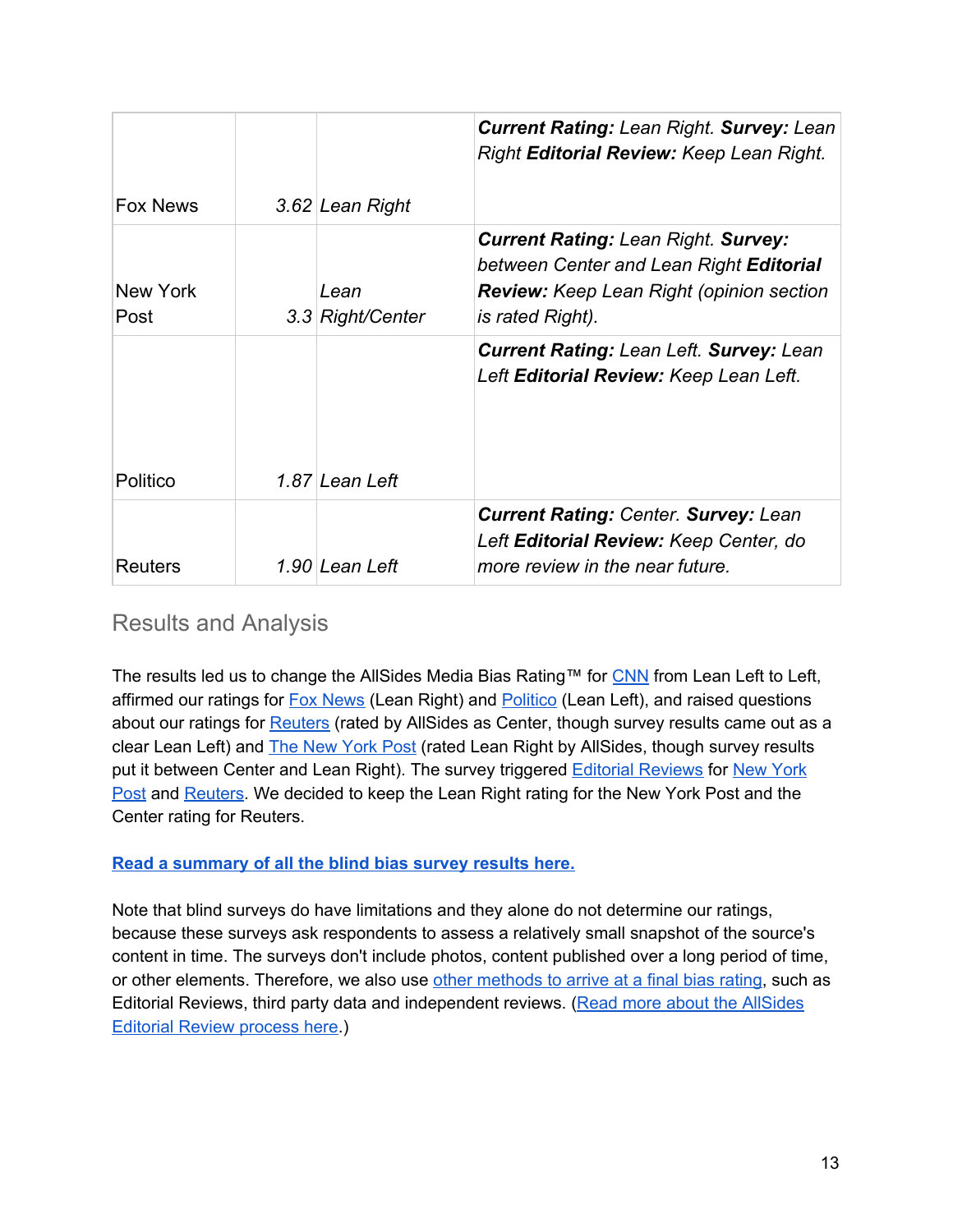### CNN

The average rating from people across the political spectrum for CNN was Left.

On average, people who self-reported that they are on the left rated CNN as being between Lean Left and Left; people in the center and on the right found CNN on average to be Left.

After analyzing the results of this survey, members of the AllSides team [conducted](https://www.allsides.com/news-source/cnn-media-bias#Nov2020) some [independent](https://www.allsides.com/news-source/cnn-media-bias#Nov2020) reviews of CNN's content, and decided to move the outlet's rating to Left.

During our independent reviews, team members on the left, center and right noted a lot of sensationalism in CNN's news reporting. One team member with a Center bias said, "CNN uses proper source attribution and good hyperlinks, and often has clear, accurate labels for content. However, its homepage is dominated by anti-Trump/anti-GOP narratives and features few to zero anti-left/anti-Democrat narratives. The reports themselves are often skewed by a lack of right-leaning sources, biased/subjective language, or omission of facts that may, if included, counter a left-leaning point of view."

We found CNN's fact-checking section was very skewed toward an anti-Donald Trump/anti-GOP focus, and that the outlet didn't focus nearly as much on fact checking Democrats or Joe Biden — or really anything except President Donald Trump. Therefore, CNN was moved to a Left rating from its previous Lean Left rating.

### Fox News

In the survey, the average rating from people across the political spectrum for Fox News was Lean Right.

Participants who identified themselves as on the right or in the center on average rated Fox News as being right between Center and Lean Right; people on the left rated Fox firmly Lean Right.

Pluralities within all groups — liberals, conservatives and centrists — rated Fox News as Lean Right. The second most common response among all bias groups for Fox was Center.

# New York Post

The survey found people on the left, center, and right on average rated The New York Post's bias as between Center and Lean Right (but a bit closer to Center). These results triggered an [Editorial](https://www.allsides.com/news-source/new-york-post#Jan2021) Review, in which the AllSides team (which also contains people across the political spectrum) opted to keep New York Post's AllSides Media Bias [Rating™](https://www.allsides.com/media-bias/media-bias-ratings) as Lean Right.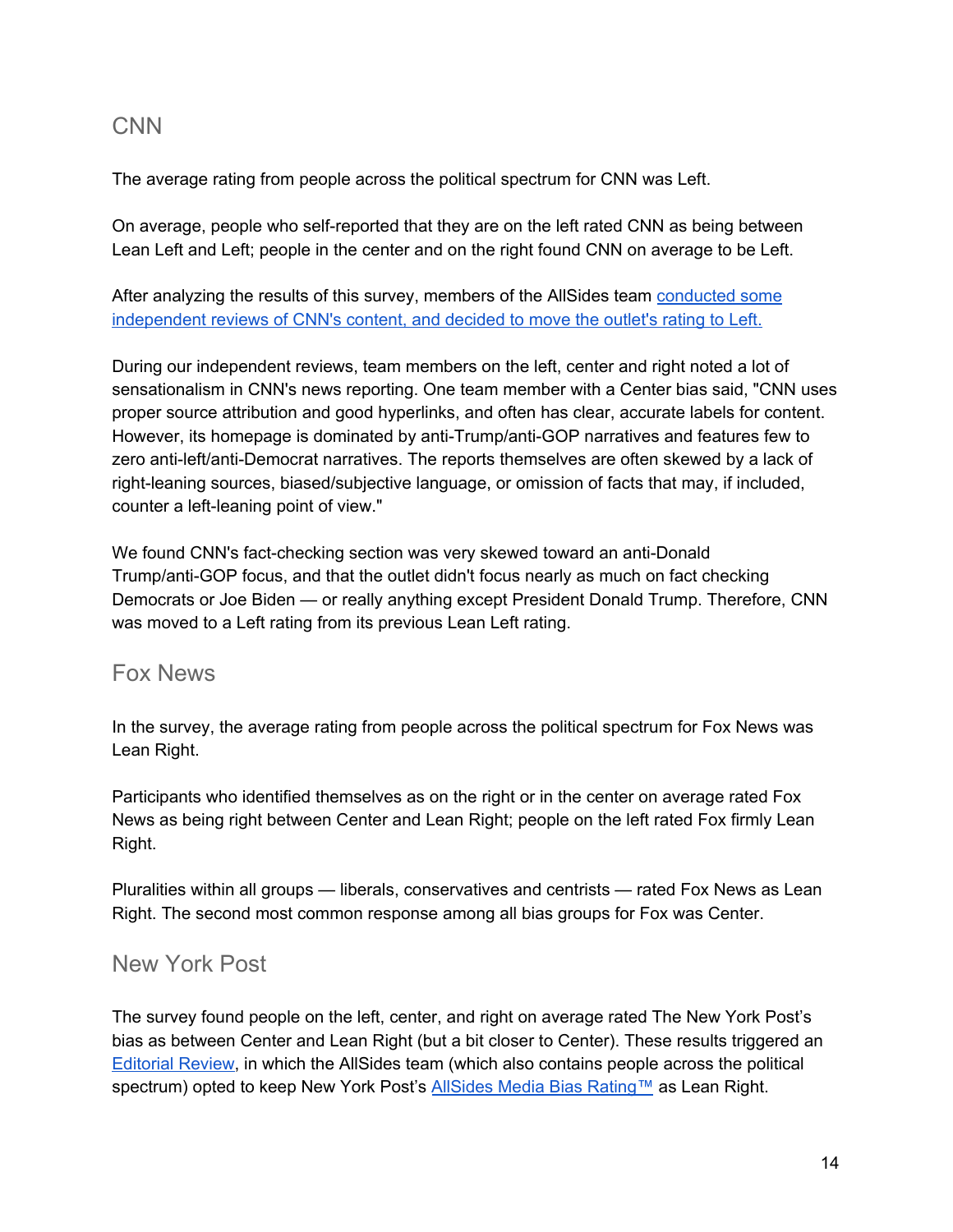On average, people with a Left bias rated New York Post as Lean Right; people with a Lean Left or Center bias rated NY Post as between Center and Lean Right. People on the right rated New York Post as a firm Center.

The majority of respondents who have a Center or Lean Right bias rated New York Post as Center; a plurality of respondents who have a Left, Lean Left, and Right bias rated New York Post as Center.

Because the blind bias survey results differed from our current rating of New York Post as Lean Right, the AllSides team conducted an Editorial Review of the outlet on Jan. 14, 2021. AllSides opted to keep the New York Post's rating as Lean Right.

### **Politico**

The results signified near universal agreement of Politico's bias on average. The average rating for Politico across all respondents was a firm Lean Left. The average rating for Politico from each bias group — people who identified themselves as Left, Lean Left, Center, Lean Right, or Right — was also Lean Left.

A plurality of respondents across all bias groups rated Politico as Lean Left. The second most common response across all groups was  $Left$  – except for people who rated their own bias as Left. For this group, the second most common response for Politico was [Center.](http://www.allsides.com/bias/center)

#### **Reuters**

On average, people across the political spectrum rated [Reuters](https://www.allsides.com/news-source/reuters) as [Lean](https://www.allsides.com/media-bias/left-center) Left.

AllSides currently rated Reuters as Center. The results [triggered](https://www.allsides.com/news-source/reuters#Jan2020) an Editorial Review, in which AllSides opted to keep [Reuters'](https://www.allsides.com/news-source/reuters#Jan2020) rating as Center.

The average rating for Reuters from people on the Left was between Lean Left and Center; the average rating from all other groups — people who are Lean Left, Center, Lean Right or Right — was a firm Lean Left.

A plurality of respondents who self-identified as Lean Left, Center, Lean Right, and Right rated Reuters Lean Left; the most common response from those with a Left bias was Center.